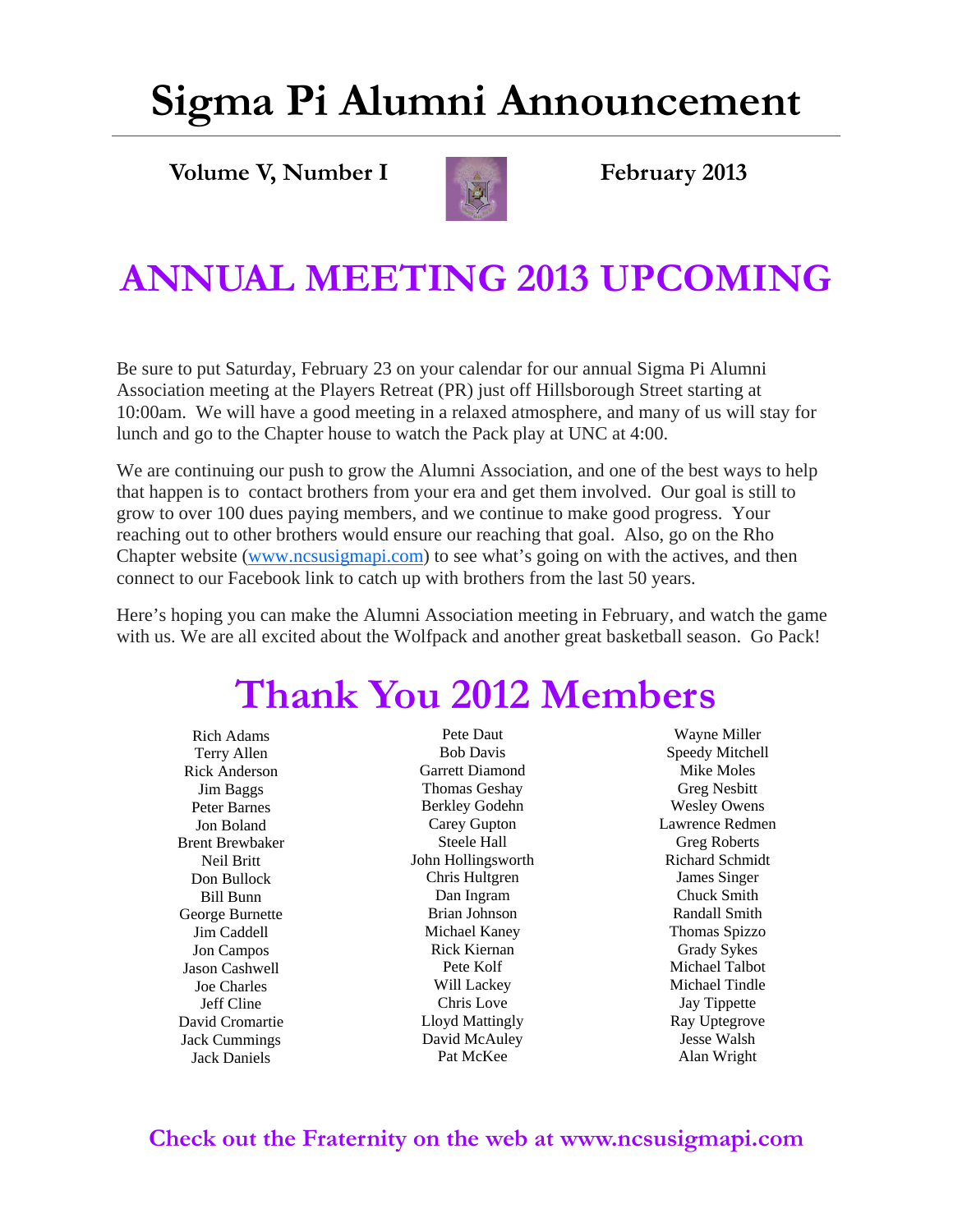#### **Letter from the President**

Hello Fellow Sigma Pi Alumni,

Our Actives are really doing great in many areas……….Brotherhood Numbers, GPA, Athletics, Social, Philanthropy, Pledge Class Strength, House Pride…….and the list could continue. They are truly one of the strongest fraternities on campus, with a strong desire to be even better. This is a great time to be part of Sigma Pi Fraternity! I would like to think that the re-activated and re -engaged Alumni Association, working with the Actives over the past several years, has at least something to do with all of their success. We still need more support from the masses of our Alumni group, so if you haven't already in 2013, please join today!

Our 2013 goal is to do even more to help the Actives than we did in 2012. Last year, we helped with two successful rush events, helped fund a house renovation day which really helped the appearance of the house, and had a fun Homecoming party that many Sigma Pi's enjoyed. As the budget allows, we will always be looking for additional ways to make Sigma Pi flourish!

As always, I would like to take an opportunity to recognize a group of gentlemen who give a ton of their time and effort. Grady Sykes, Speedy Mitchell, Terry Allen, Jack Daniels, Steele Hall, and Tommy Rodwell are wonderful to work with. Please take the time to thank them for their contributions when you get a chance. In addition, Brandon McPherson continues to be a huge resource for the Brotherhood as Chapter Director.

I hope to see many of you at our annual meeting, Founder's Day, in a couple of weeks.

In the bond, Brent Brewbaker, Alumni President

### **Career Advice for the Actives**

The Actives are also always on the lookout for internships or post-graduation career opportunities. If you or your company have any opportunities please let us know. In the future we hope to organize a job board where Alumni can post opportunities directly.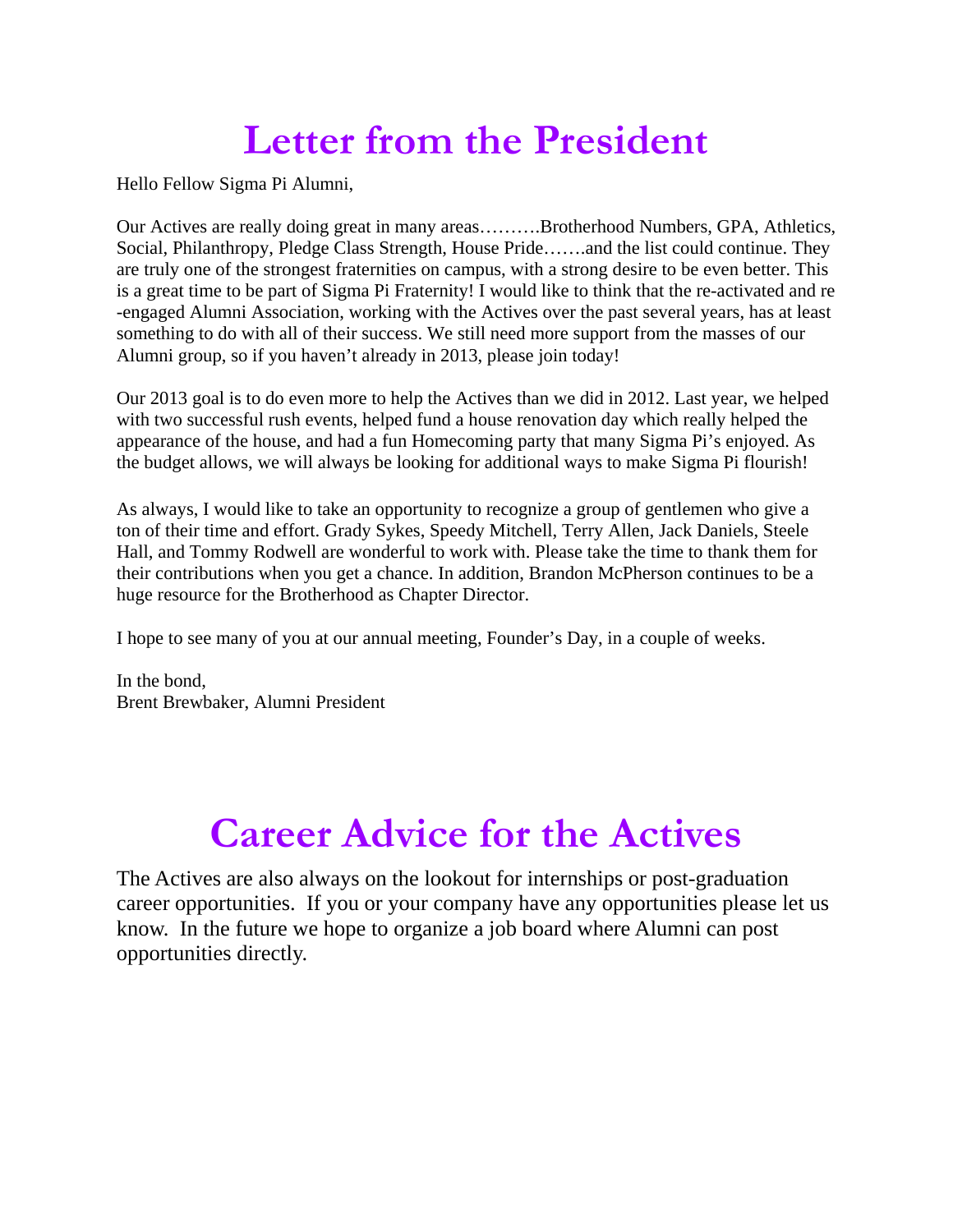#### **Treasurer's Report**

The account balance in the Alumni General Operating Account is \$3,796.17 as of 12/31/12. I have attached a form that each alumnus can use to pay dues for 2013. If you have not already paid your dues for 2013, please complete the form and mail it back to me with a check. Also, you can pay us through pay pal. Simply go to the fraternity website at www.ncsusigmapi.com and click on alumni. The current balance in our account is net of paying the 2012 property taxes on the Greek Way property that is currently for sale. The goal with this account is to continue to build a cushion to assist with the needs of maintaining and improving the appearance of the current fraternity house, and growing it towards new fraternity house building futures.

Dues collections continue to improve due to having an active brotherhood that exceeds 70 members, better Alumni Attendance for our Annual Founder's Day Meeting at Players Retreat (PR), and Alumni attendance for our Friday Night Homecoming Party in the fall. With all that said, we are raising the bar high, and have set an aggressive goal of receiving dues from 100 alumni in 2013. For 2012, we received dues from 56 alumni and one former sweetheart. I encourage everyone to attend our Founder's Day meeting at the PR on February 23rd, visit the house, and reconnect with fellow alumni this year. After the meeting please stick around for lunch, and we plan to watch the mighty Wolfpack beat the Tarheels in basketball later in the day. We would also like to thank the following Alumni who have paid their dues in 2012, and I would like to challenge all Alumni (especially those from the 80's) to pay your dues and attend Founders Day.

ITB, Steele Hall

# **www.ncsusigmapi.com**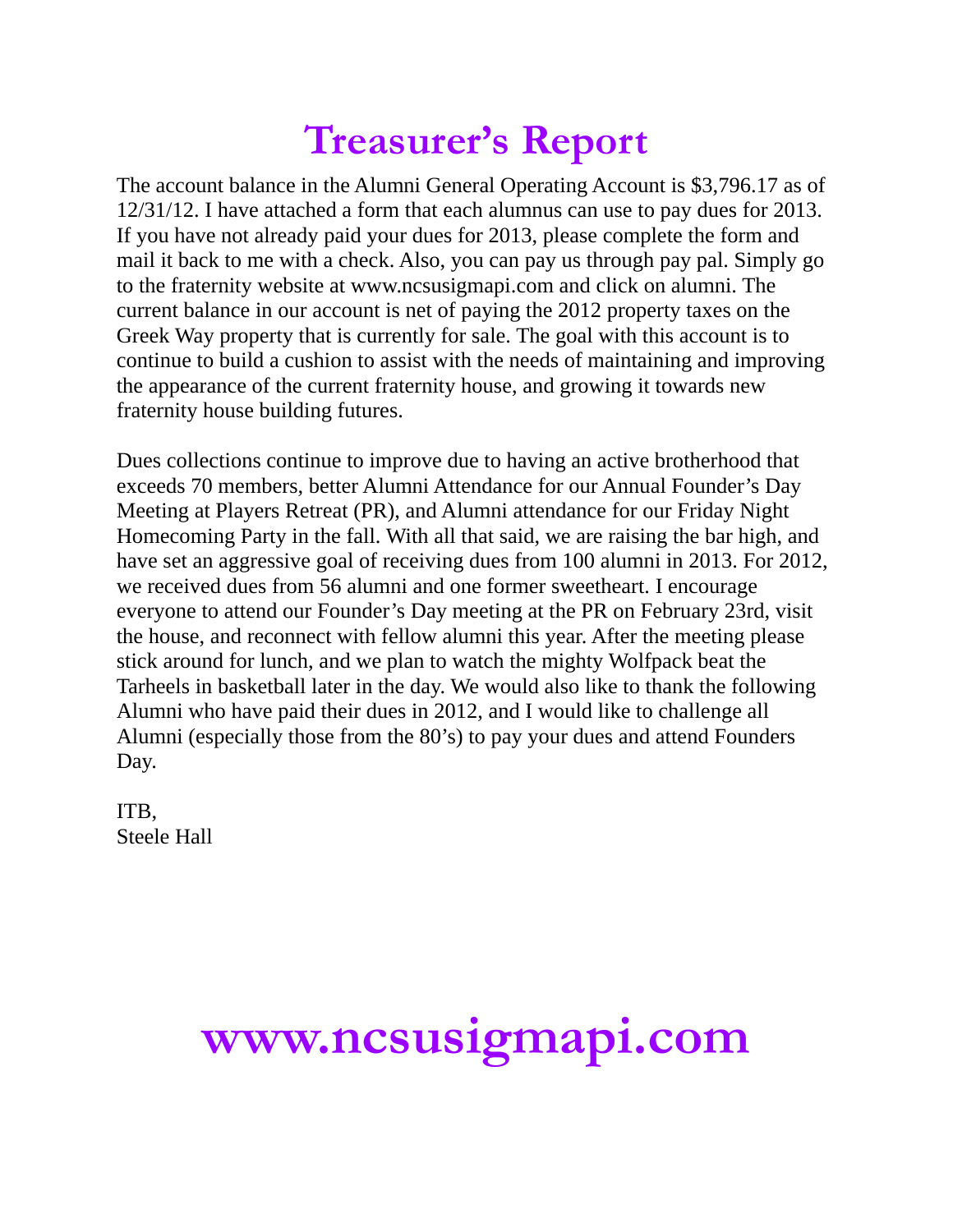## **Active Update**

The active brothers are proud to be continuing the traditions at Rho Chapter. The brotherhood continues to grow in both numbers and strength. There are currently 72 active members, and another 12 young men are proudly wearing their pledge pins. Although we lost three dedicated brothers to graduation last semester in Caleb Lloyd, Tyler Darden, and Mason Pruitt, we wish them the best of luck in their future endeavors, knowing their success is certain. Their absence will be felt throughout the chapter; however, the legacies they leave will never be forgotten.

We continue the practice of chivalry here at North Carolina State, and have been finding our social calendar filling up quickly. We are happy to be hosting events for Sigma Kappa, Delta Gamma, Delta Zeta, Alpha Delta Pi, and Chi Omega this semester. Although at first glance this may seem distracting to academics, we are proud to report raising the Chapter GPA to a 2.84 as we approach our 3.0 goal for the following semester.

We continue residence at 3414 Hillsborough Street, and truly appreciate the location. We have put a lot of effort and money into improving the house, and it has been very successful. We put in new laminate tile flooring, refinished all the hardwood floors downstairs, and replaced several old water pipes in the basement. We have gained a lot of experience in home repairs to say the least.

We have also increased our participation within the community. We have begun to volunteer some of our time each semester at the Wilmington Street Men's Shelter, which has proved to be a valuable experience. In remembering our brother Marc Haege, we are hosting our 3 rd annual Break the Silence 5-k run on March 23rd, 2013. Last year, we were successful in donating \$5,000 to the counseling center

here at the University. We also received a National Award for our philanthropic efforts at the Sigma Pi National Convocation. If you have a minute, it would definitely be worth visiting our event website, www.ncsusigmapi.com/run. We hope to double our donation at this year's event, and further promote suicide awareness not only on campus, but across the nation.

Our emerging national presence is also reflected in our fundraising efforts for Dance Marathon, a national event new to NCSU this year. The event aims to raise money for The Children's Miracle Network at Duke Children's Hospital. Rho Chapter claims the current fundraising leader, Ryan Taylor, who is also the Vice President of the event coordination. Our leaders at Rho truly understand how to lead by example.

We are also co-hosting what may become another annual event with the ladies of Delta Zeta. The event is in honor of the untimely passing of UNC freshman David Shannon, who several brothers knew through childhood. All proceeds will go towards the David Shannon Memorial Fund Scholarship at Chapel Hill.

While intense rivals in athletics, we realize the value of the community we share with both Carolina and Duke, and are proud be supporting such great causes.

The Alumni Board and Association have helped us accomplish all of this and more. We are excited about increasing participation and support as we strive to accomplish even bigger things in the coming semesters.